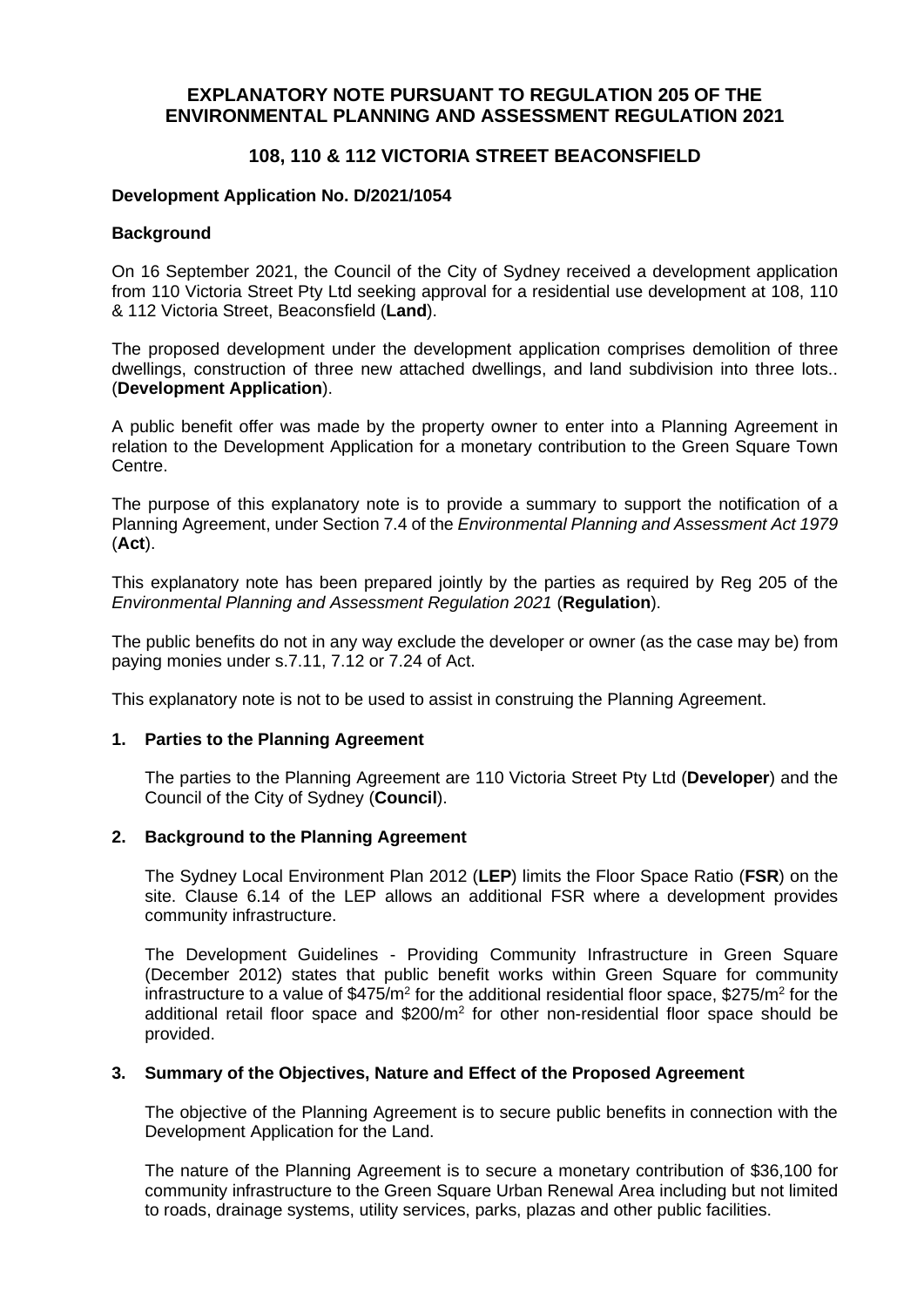## **4. Assessment of the Merits of the Proposed Agreement**

## **(a) How the Planning Agreement promotes the public interest and one or more of the objects of the Act**

The Planning Agreement promotes the objects of the Act, in particular the objects identified in Section 1.3 (c) and 1.3(g) of the Act which is to promote the orderly and economic use and development of land and to promote good design and amenity of the built environment. The agreement will provide a contribution towards community infrastructure which will support and service the existing and future population and will contribute to greater amenity and infrastructure of those areas.

### **(b) How the Planning Agreement promotes the elements of the Council's charter**

The Planning Agreement promotes a number of elements of the Council's charter under section 8 of the *Local Government Act* 1993 (NSW). In particular, the Planning Agreement through the delivery of the public benefits allows Council to:

- (i) provide directly or on behalf of other levels of government, after due consultation, adequate, equitable and appropriate services and facilities for the community and to ensure that those services and facilities are managed efficiently and effectively;
- (ii) exercise community leadership;
- (iii) properly manage, develop, protect, restore, enhance and conserve the environment of the area for which it is responsible, in a manner that is consistent with and promotes the principles of ecologically sustainable development:
- (iv) bear in mind that it is the custodian and trustee of public assets and to effectively plan for, account for and manage the assets for which it is responsible;
- (v) engage in long-term strategic planning on behalf of the local community; and
- (vi) keep the local community and the State government (and through it, the wider community) informed about its activities.

### **(c) The impact of the Planning Agreement on the public or any section of the public**

The Planning Agreement will benefit the public and local community as it will improve community infrastructure in the immediate vicinity of the site as part of the Green Square urban renewal area.

### **(d) Whether the Planning Agreement conforms with Council's capital works program**

Yes. The Planning Agreement conforms with Council's capital works program.

## **(e) The planning purpose or purposes of the Planning Agreement**

The Planning Agreement will serve the planning purpose by enhancing the public domain and local infrastructure to reflect the changing nature of the area and the needs of the anticipated incoming population.

It is considered that the Planning Agreement provides for a reasonable means by which to achieve these planning purposes given the extent of the statutory tools that are available to Council by which it can deliver the proposed public benefits.